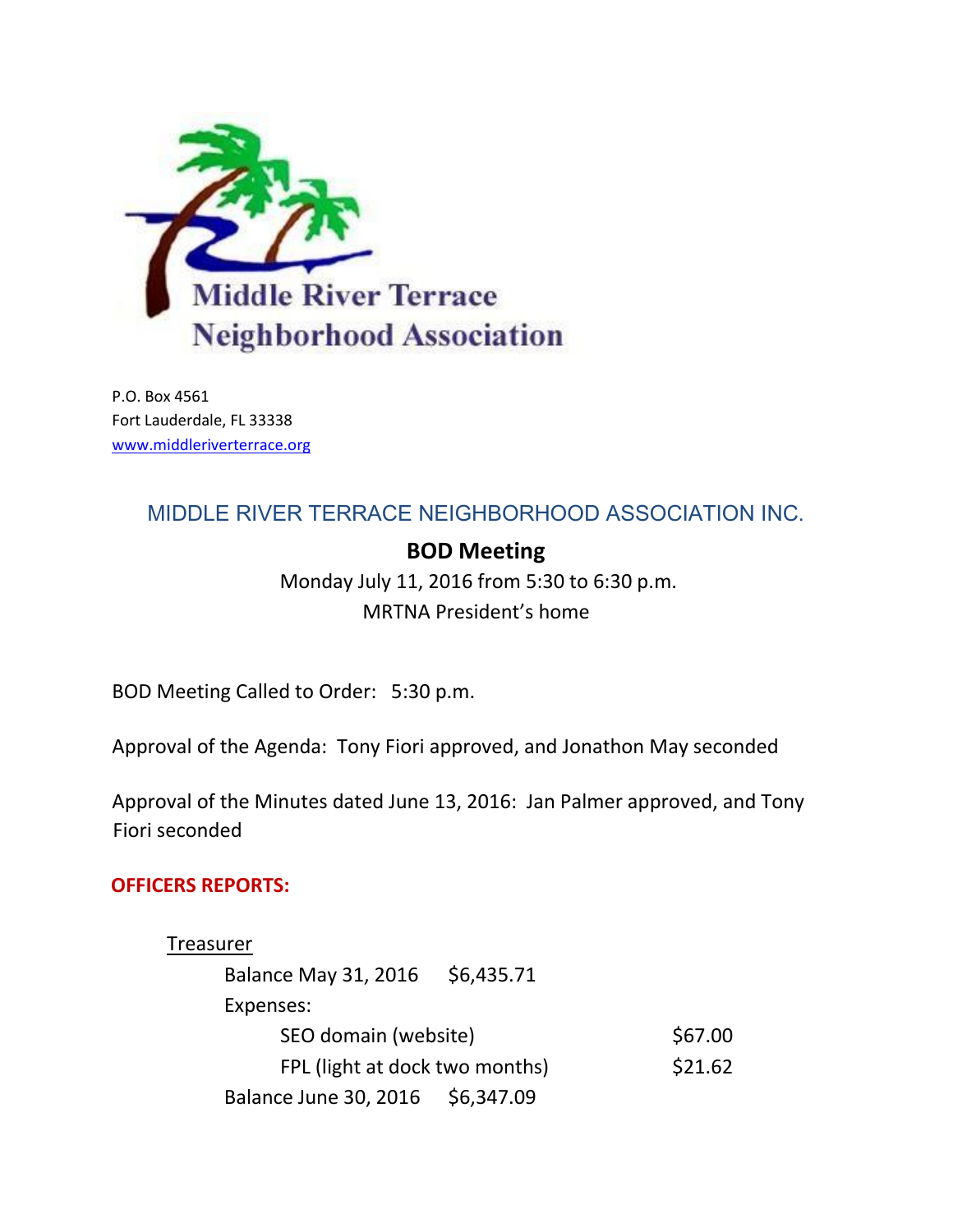## Police Report

Roy, our police officer was not present as he was away for military training. Officer Zach will be present on Thursday at our general meeting and will give his report.

## GYR

Joann Block, our GYR representative was not present, therefore, no report was available.

## **OLD BUSINESS:**

Laura attended a meeting with Hal Barnes and other City staff heads from Zoning, Code Engineering, Code Enforcement and Sustainable Development regarding our streets and neighborhood entrances needed improvements and beautification priorities. Laura took pictures of our entrances that need much improvement and safety concerns. This was a good meeting and the City did not realize we had these deplorable conditions in our neighborhood.

There will be a general election for MRTNA BOD on Thursday, July 14, 2016. The candidates' slate was presented uncontested at the June MRTNA BOD and General Meetings. There was an affirmative vote of acceptance of the uncontested slate of new officers (MRTNA BYLAWS - Article VI Elections, Appointments, Vacancies and Removals Section 1 - H. In the event that a slate of candidates is presented and is uncontested, the President may suspend the normal ballot voting procedures and call for an affirmative vote of acceptance of the uncontested slate)

There will be a general election party this Thursday, July 14, 2016. Food and drinks will be provided by our volunteers. Special guests will be Warning Coordinator Meteorologist and Broward County emergency